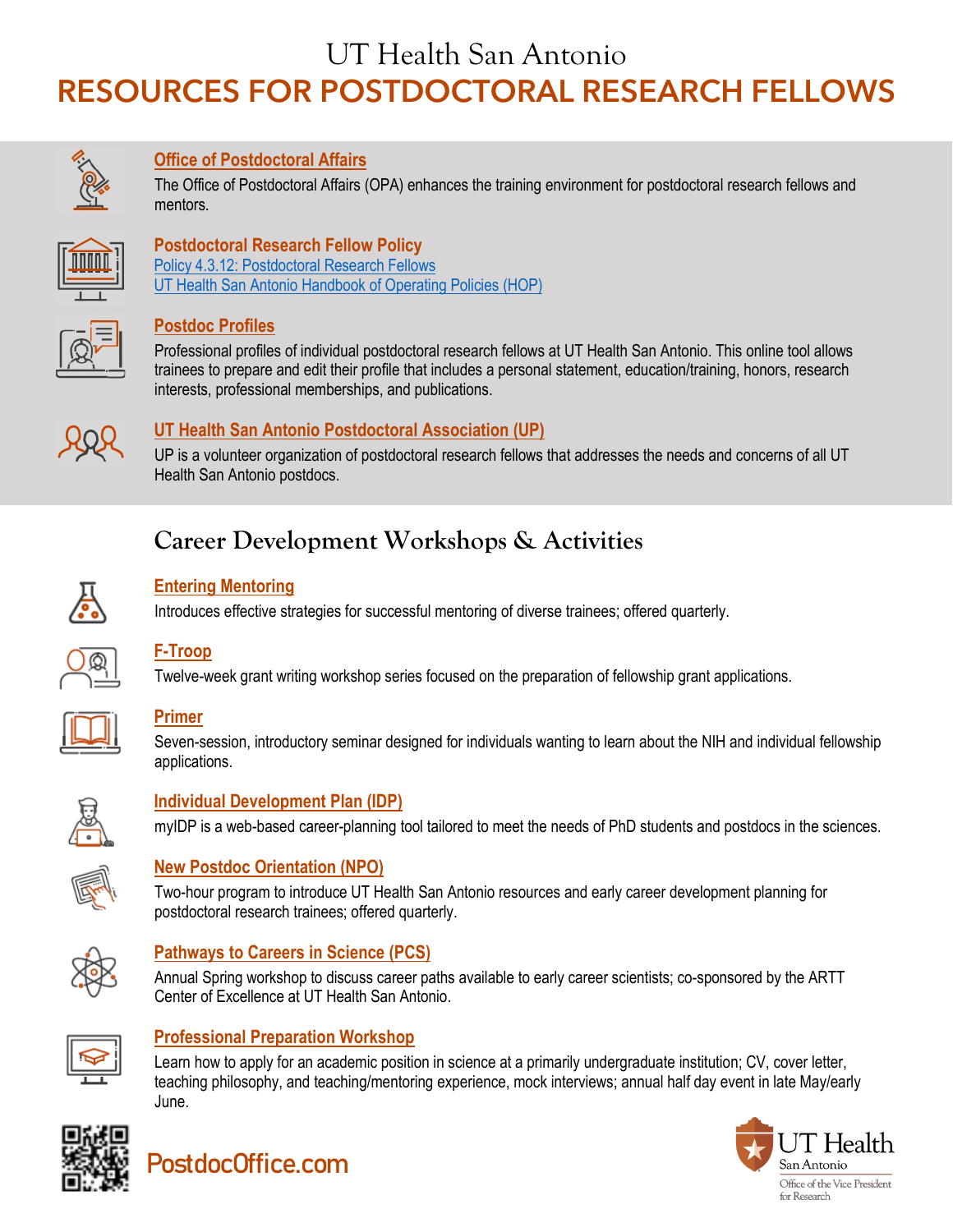## UT Health San Antonio

# RESOURCES FOR POSTDOCTORAL RESEARCH FELLOWS



#### **[Rigor & Reproducibility in Biomedical Research](https://opa.uthscsa.edu/RRworkshop) (R&R)**

A semi-annual workshop that reviews the fundamentals of rigor and design in the performance and presentation of scientific research.



### **[Spotlight on Research Integrity](https://opa.uthscsa.edu/spotlight) (SRI)**

Responsible Conduct of Research (RCR)

Monthly workshop designed to promote meaningful discussion of controversial issues in contemporary biomedical research.



#### **[San Antonio Postdoctoral Research Forum](https://opa.uthscsa.edu/SAPRF) (SARPF)**

A research and networking symposium that showcases postdoctoral research fellows from institutions across San Antonio.



#### **[Successful Starts](https://opa.uthscsa.edu/saber/act)**

Tools for teaching and research in undergraduate STEM programs.



#### **[UTeach](https://opa.uthscsa.edu/saber/act)**

Learn fundamentals of effective teaching, develop active teaching skills, course management, assessment, teaching philosophy, & more.

### **Postdoctoral Research Training Programs**



#### **[Biology of Aging Training Program –](https://opa.uthscsa.edu/home-musi) T32 / NIA**

Co-Directors: Nick Musi, MD<br>Peter Hornsby, PhD Email: [musi@uthscsa.edu](mailto:musi@uthscsa.edu) Phone: 210.562.6140<br>Phone: 210.562.5080 Phone: 210.562.5080 Research Coordinator, Sr: Debra A. Siller

Email: [hornsby@uthscsa.edu](mailto:hornsby@uthscsa.edu) Phone: 210.562.5080<br>Email: sillerd@uthscsa.edu Phone: 210.567.7290

This research training program supports pre- and postdoctoral fellows in research that holds promise for practical application towards lifespan intervention and improved health span. Research encompasses the genetics of aging, lifespan, intervention analyses, and age-related disease and includes diverse animal models of aging. Faculty are associated with the world-renowned Barshop Institute for Longevity and Aging Studies at UT Health San Antonio.



#### **[Cardiovascular Research Training Program –](https://opa.uthscsa.edu/home-mcmanus) T32 / NHLBI**

Director: James D. Stockand, PhD Email: [stockand@uthscsa.edu](mailto:stockand@uthscsa.edu) Phone: 210.567.4332 Interim Program Coordinator: Kelly De La Rosa Email: [delarosak@uthscsa.edu](mailto:delarosak@uthscsa.edu) Phone: 210.567.4442

A multidisciplinary research training program for postdoctoral fellows. This postdoctoral research training program enables the achievement of excellence in research training in cardiovascular pathobiology by preparing new investigators with the necessary competencies and breadth of skills needed to succeed in contemporary biomedical research. Trainees are matched with a primary research faculty mentor and a secondary career development faculty mentor.





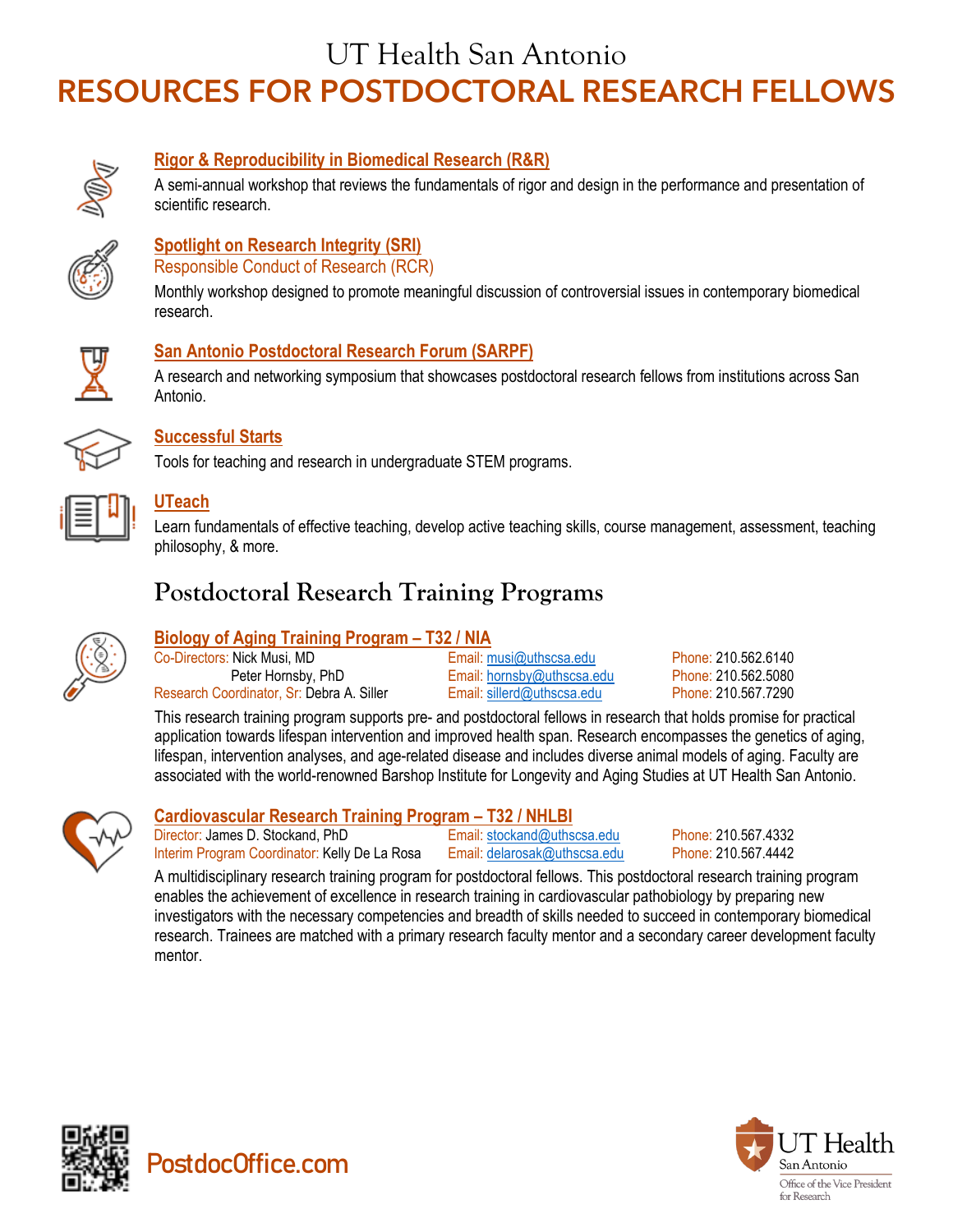# UT Health San Antonio RESOURCES FOR POSTDOCTORAL RESEARCH FELLOWS



#### **[Cancer Biology Training Grant –](https://opa.uthscsa.edu/home-sun) T32 / NCI**

Co-Directors: LuZhe Sun, PhD<br>Babatunde Oyajobi, MBBS, PhD, MBA Email: ovajobi@uthscsa.edu Phone: 210.567.0509 Babatunde Oyajobi, MBBS, PhD, MBA Email: ovajobi@uthscsa.edu Phone: 210.567.0509

This training program provides research education and support for pre- and postdoctoral fellows in cancer research. Investigative areas encompassed by this training program span all aspects of cancer research including DNA repair, genomics, cell signaling and receptor biology, structural biology, drug discovery, chemoprevention, experimental therapeutics and clinical trials. State-of-the art research facilities and an NCI-designated cancer center at UT Health San Antonio provide a robust research training environment.



#### **[UT Health San Antonio Cancer Research Training Program –](https://opa.uthscsa.edu/home-oyajobi) Research Training Award / CPRIT**

Director: Babatunde Oyajobi, MBBS, PhD, MBA Email: [oyajobi@uthscsa.edu](mailto:oyajobi@uthscsa.edu) Phone: 210.567.0509

This research training program includes support for pre- and postdoctoral research training as well as summer undergraduate research fellowships. Supported by the Cancer Prevention and Research Institute of Texas (CPRIT), there are no citizenship requirements for this basic biomedical research training program focused on the biology of cancer.



#### **[Drug Abuse Research Training Program –](https://uthscsa.edu/ARTT/index.asp) T32 / NIDA**

Director: Charles P. France, PhD Administrator: Cindal Dominguez **Email:** [drugabusetraining@uthscsa.edu](mailto:drugabusetraining@uthscsa.edu) Phone: 210.567.4655

Postdoctoral fellows receive interdisciplinary research training across diverse laboratories and areas of expertise. Fellows are matched with a primary faculty mentor associated with the Addiction Research, Treatment and Training Center of Excellence (ARTT) at UT Health San Antonio and partnering institutions.



#### **[Craniofacial Oral Biology Student Training in Academic Research \(COSTAR\) –](https://opa.uthscsa.edu/home-henry) T32 / NIDCR**

Director: Ken M. Hargreaves, DDS, PhD Email: [hargreaves@uthscsa.edu](mailto:hargreaves@uthscsa.edu) Phone: 210.567.3388 The Craniofacial Oral Biology Student Training in Academic Research (COSTAR) program supports advanced biomedical research training in craniofacial oral biology and provides support for pre- and postdoctoral trainees including dual degree (DDS/PhD) students. The COSTAR mission is to train a cadre of highly skilled, interactive scientists who can successfully address the expanding opportunities in dental, oral and craniofacial research.

#### **[San Antonio Biomedical Education and Research \(SABER\) –](https://opa.uthscsa.edu/saber/home) Institutional Research and Academic Career [Award / IRACDA / NIGMS](https://opa.uthscsa.edu/saber/home)**

Co-Directors: James D. Lechleiter, PhD Email: [lechleiter@uthscsa.edu](mailto:lechleiter@uthscsa.edu) Phone: 210.562.4043 Babatunde Oyajobi, MBBS, PhD, MBA Email: [oyajobi@uthscsa.edu](mailto:oyajobi@uthscsa.edu) Phone: 210.567.0509 Program Coordinator: Julie Barker **Email: [barkerj4@uthscsa.edu](mailto:barkerj4@uthscsa.edu)** Phone: 210.567.0120

The SABER•IRACDA program is a postdoctoral Teaching & Research training program at the University of Texas Health San Antonio and its partner institutions in San Antonio, St. Mary's University, Our Lady of the Lake University, and Trinity University. Postdoctoral research training is conducted in parallel with teacher training throughout the four years of this unique training program.



#### **[Translational Science Training –](https://iims.uthscsa.edu/ed_tst_tl1_prog_description.html) TL1 / NCATS**

Co-Directors: Yong-Hee Patricia Chun, DDS, PhD Email: [chuny@uthscsa.edu](mailto:chuny@uthscsa.edu) Phone: 210.567.3520<br>Christopher R. Frei, PharmD Email: freic@uthscsa.edu Phone: 210.567.8355 Christopher R. Frei, PharmD Program Coordinator: Julie Barker **Email: [barkerj4@uthscsa.edu](mailto:barkerj4@uthscsa.edu)** Phone: 210.567.0120

This training program supports pre- and postdoctoral trainees. This program includes core coursework in translational science and a practicum in the scholar's field of study. The goal is to enhance the quality and scope of the research experience by offering interdisciplinary research training and mentorship in translational science.